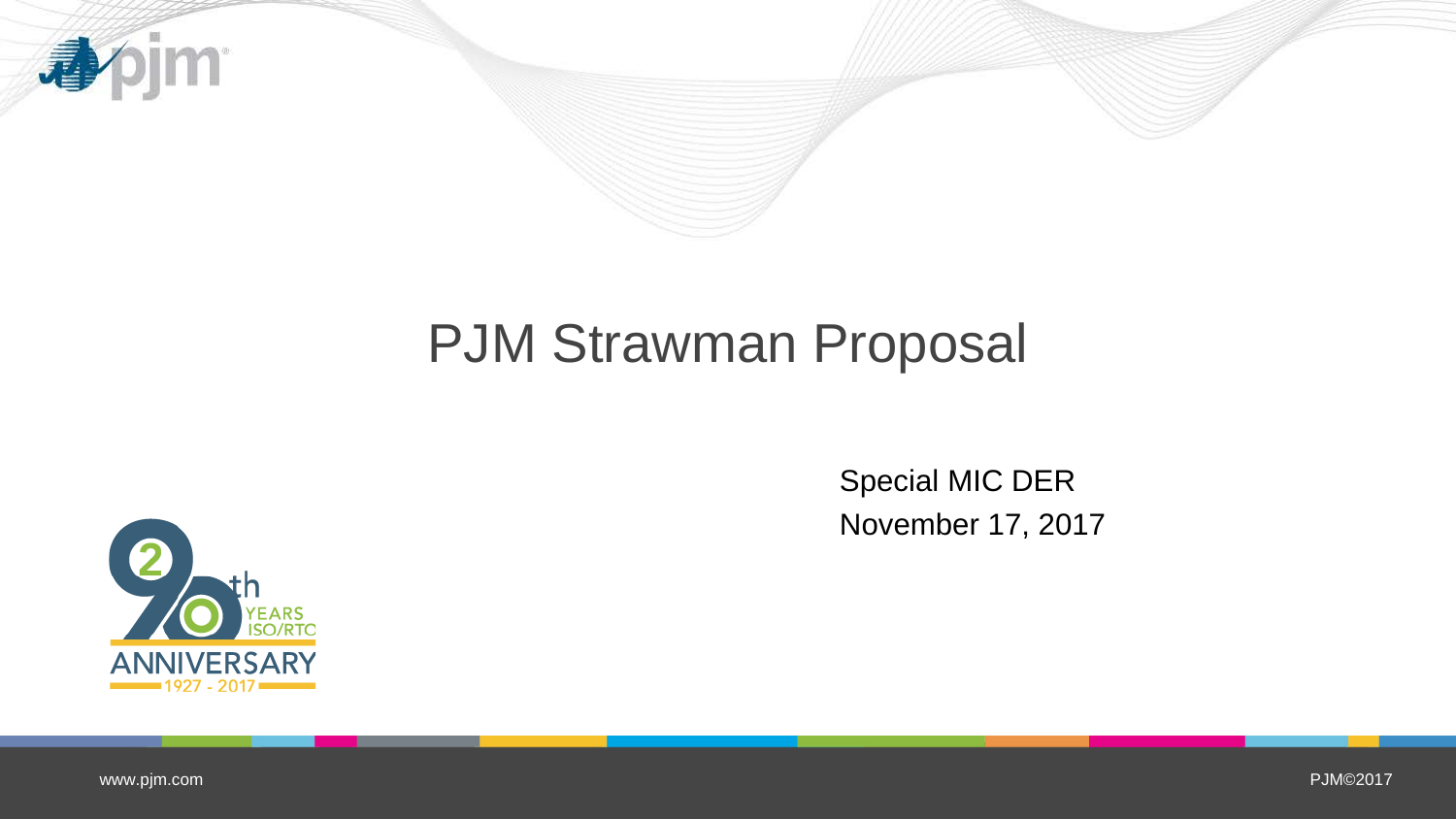

#### DER Proposal: General Overview

- 1. Not Demand Response, not Generation: proposal is for 3rd ruleset for DER.
	- DER can choose to participate as either Gen, or DR, or under new DER rules. Participation under new DER rules is voluntary.
- 2. Individual DER and aggregated DER can participate under new DER rules.
- 3. All DER sites must have interconnection approval from the EDC and come through the PJM queue.
- 4. DER behind a customer meter must also be approved by EDC for wholesale participation.
- 5. Unless otherwise specified, DER rules (e.g., for telemetry) = Generation rules.
- 6. Individual DER & aggregations are managed through electronic DER Hub.
- 7. Option for "Marketer" intermediary as per Generation status quo.
- 8. Strawman for discussion: DER day-ahead schedules are shared with EDC upon request.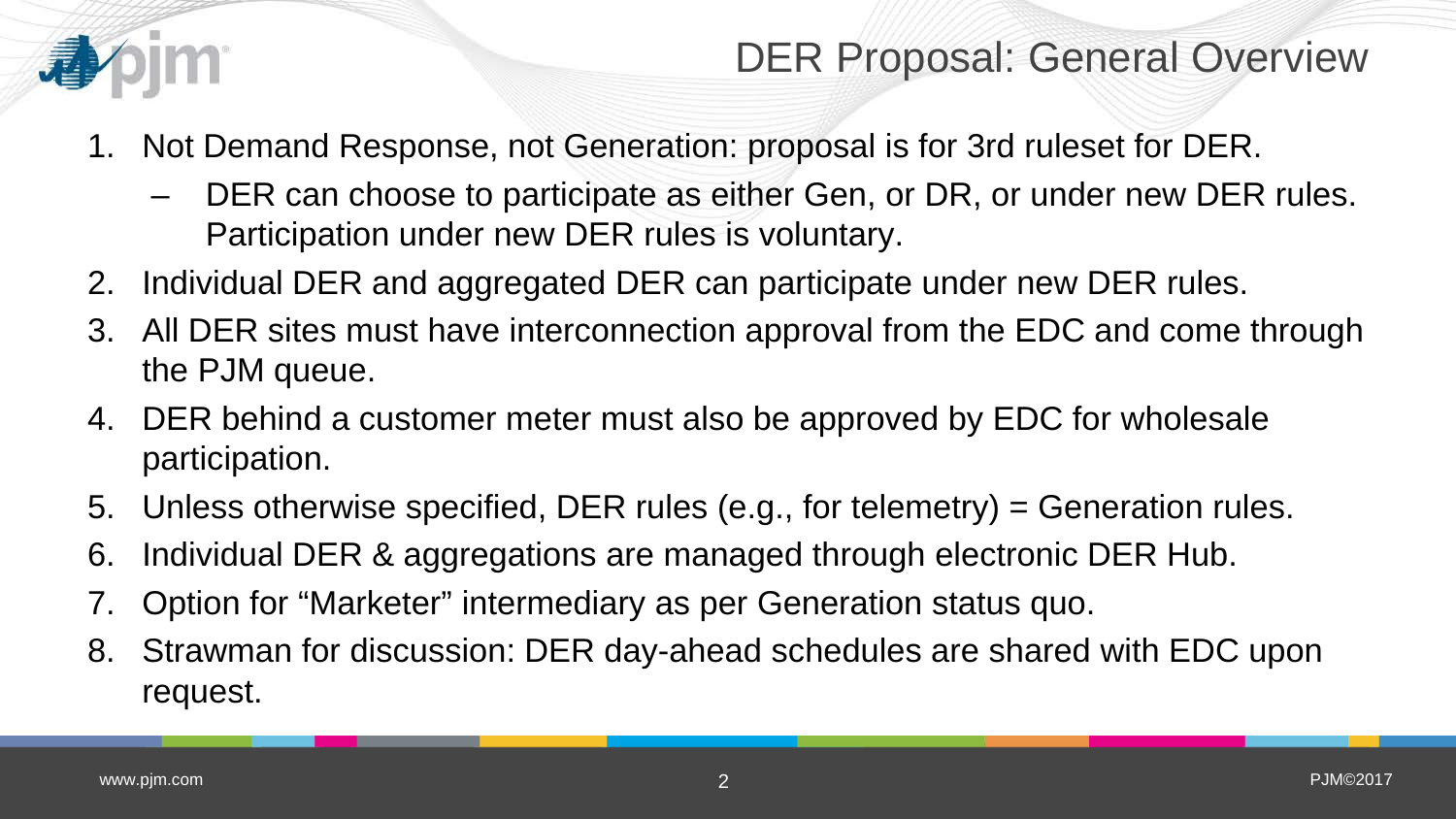

10 MW standalone "front-of-meter" distribution-connected:

- 1. Solar farm selling energy.
- 2. Battery storage selling Regulation.
- 3. Microturbine selling energy, Regulation, and Synchronous Reserves.
- 4. 4 MW gas engine wired with 3 MW load.
- 5. 500 kW coal combined heat and power at a 200 500 kW load.
- 6. 2MW of solar and 2MW of battery storage wired with 3MW load.
- 200 kW of solar wired with 100 kW of load.
- 8. 20 separate DER Unit, each with 2-12 kW of load and 5 kW of battery storage. *(Note: Capacity to be treated in subsequent stages of discussions)*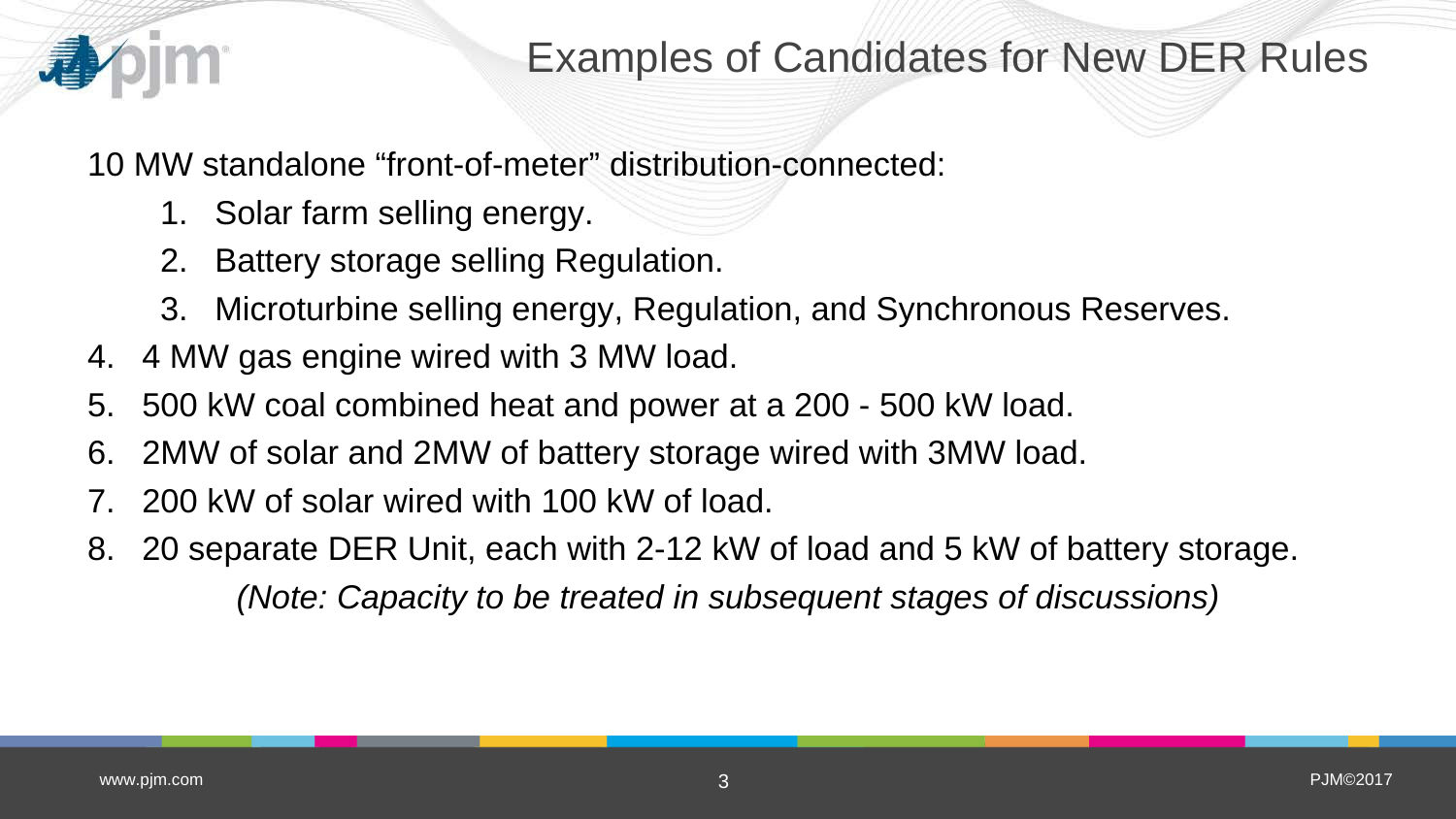| #   | <b>Phase I Scope: DER providing ancillary</b><br>services and/or wholesale energy                                                                                                                                                                                                               | (PJM Strawman)                                                   |
|-----|-------------------------------------------------------------------------------------------------------------------------------------------------------------------------------------------------------------------------------------------------------------------------------------------------|------------------------------------------------------------------|
|     | Market participation and engineering study requirements<br>for injections beyond the POI to the distribution or<br>transmission system for participation in PJM markets.<br>(This requirement applies only for wholesale DER that<br>inject. Does not apply to retail-only net energy metering) |                                                                  |
| 1.1 | DER market participation approval process                                                                                                                                                                                                                                                       | Status Quo Generation framework: "behind the customer meter DER" |
| 1.2 | Network engineering study                                                                                                                                                                                                                                                                       | Status Quo Generation framework: "behind the customer meter DER" |

**Apjm**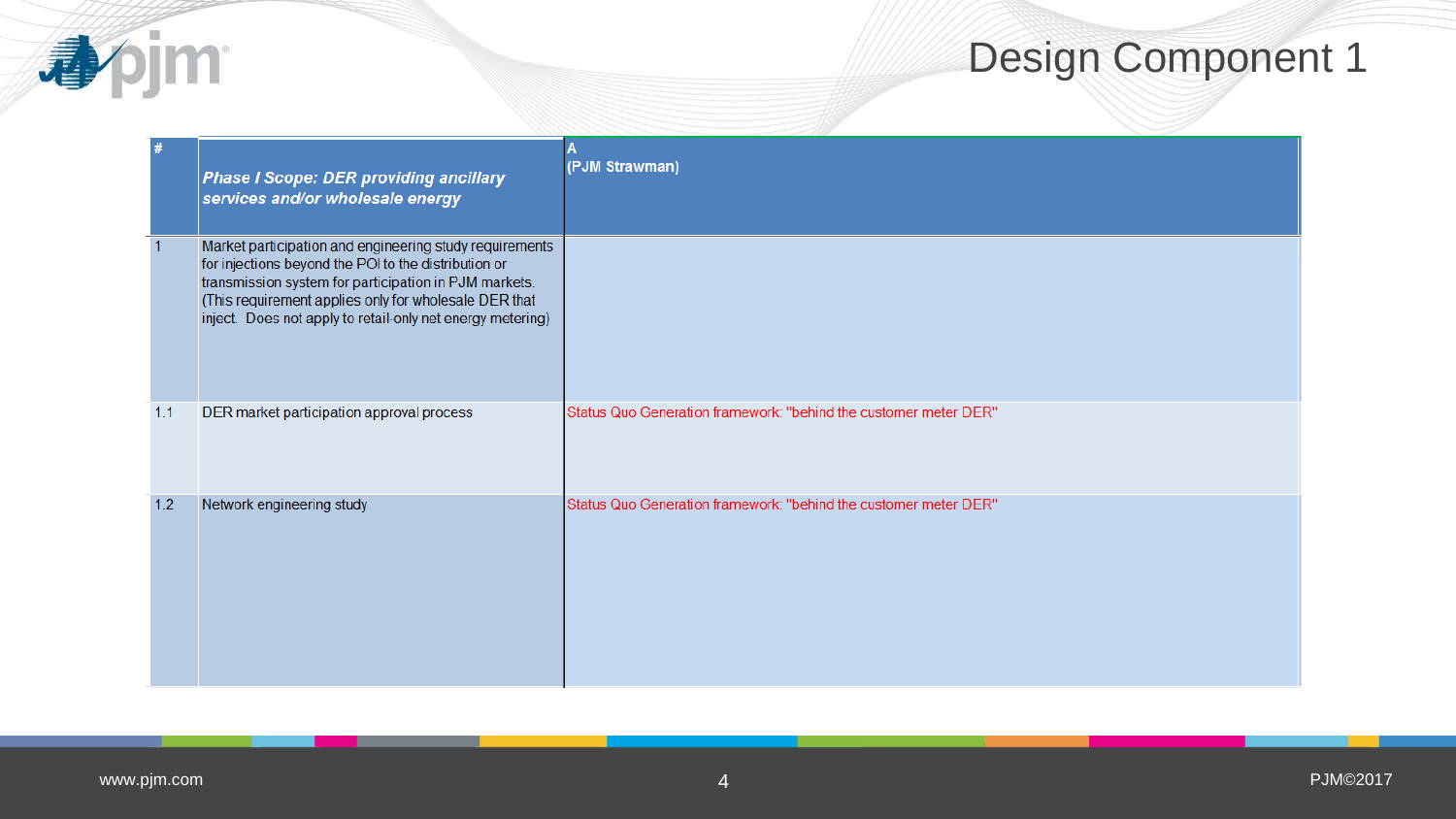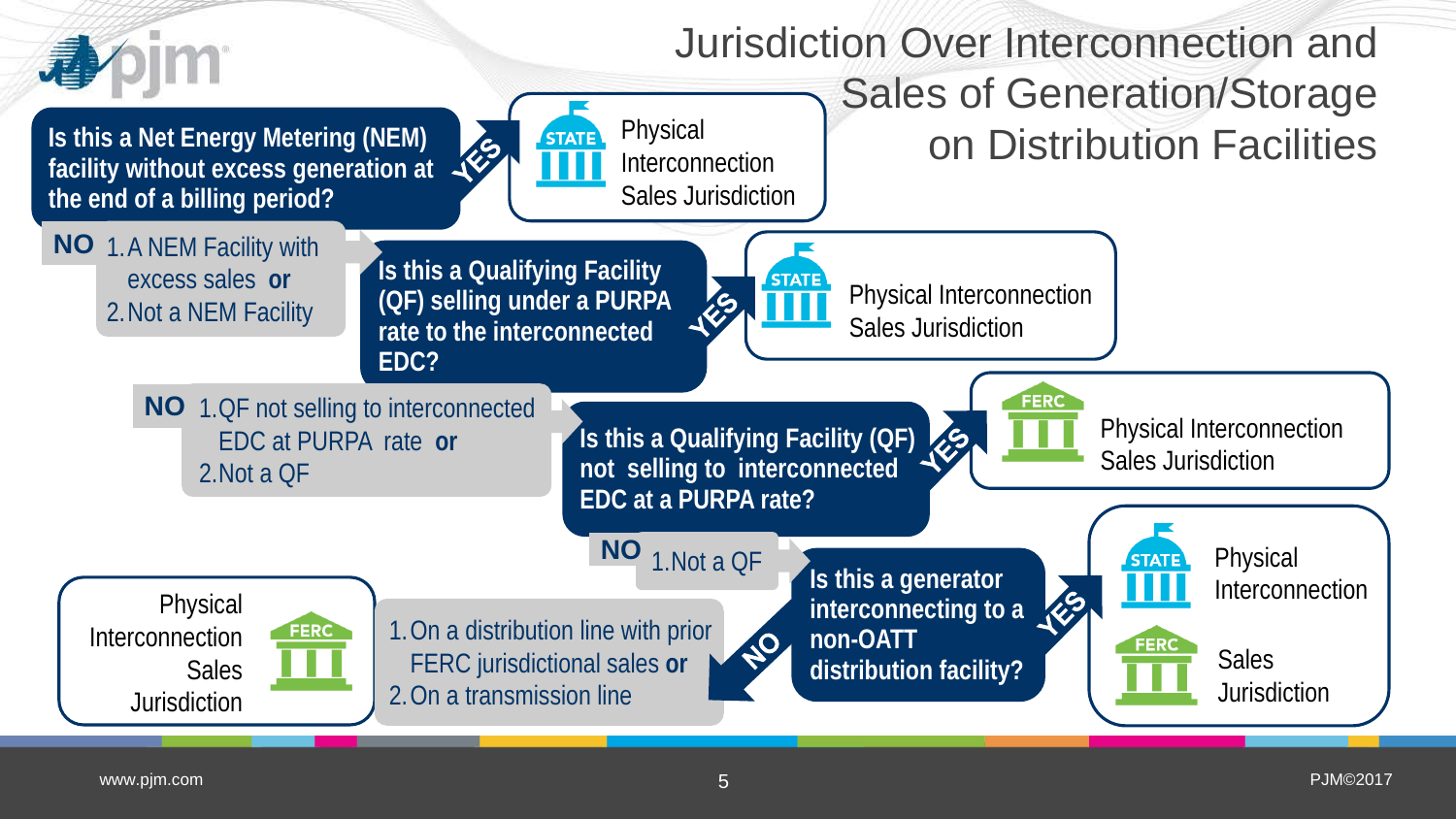

### PJM Tariff Interconnection Options

- To participate in front of the meter in the wholesale market, a PJM Interconnection Request is required.
- For PJM Tariff interconnection procedures to apply, request must be FERC jurisdictional
	- If state jurisdictional: final agreement Wholesale Market Participation Agreement
	- If FERC jurisdictional: final agreement Interconnection Service Agreement
- Forms of Tariff Interconnection Requests for inverter-based DER generation:

| <b>PJM Tariff</b><br><b>Attachment</b> | <b>Applicable PJM</b><br><b>Tariff Section</b> | <b>Applicable to</b>                                                                | <b>Deposit</b><br>Costs <sup>1</sup>                                       | <b>Tariff Duration from queue</b><br>window close <sup>2</sup> to ISA<br><b>Assumes Qualifications Met</b> |
|----------------------------------------|------------------------------------------------|-------------------------------------------------------------------------------------|----------------------------------------------------------------------------|------------------------------------------------------------------------------------------------------------|
| <b>BB</b>                              | 112B                                           | $\leq$ 10 kW inverter-based                                                         | \$500                                                                      | 23 days                                                                                                    |
| Y                                      | 112A                                           | $>10$ kW & up to 5 MW<br>inverter-based                                             | \$2k/3k/5k                                                                 | 1-3 months                                                                                                 |
| N                                      | 110 (Capacity) or<br>111 (energy-only)         | $>$ 5 MW & $\leq$ 20 MW<br>inverter-based<br>$\triangleright$ All Capacity Requests | \$10k/12k/15k<br>or expected cost in<br><b>Transmission Owner</b><br>zone. | 4-12 months*<br>* PJM will seek to expedite study process                                                  |

<sup>1</sup> Customer responsible for actual costs: study, agreements, system upgrades, metering, and telemetry.

<sup>2</sup> Special PC Session: New Service Request Study Methods working to remove the need for queue window to close.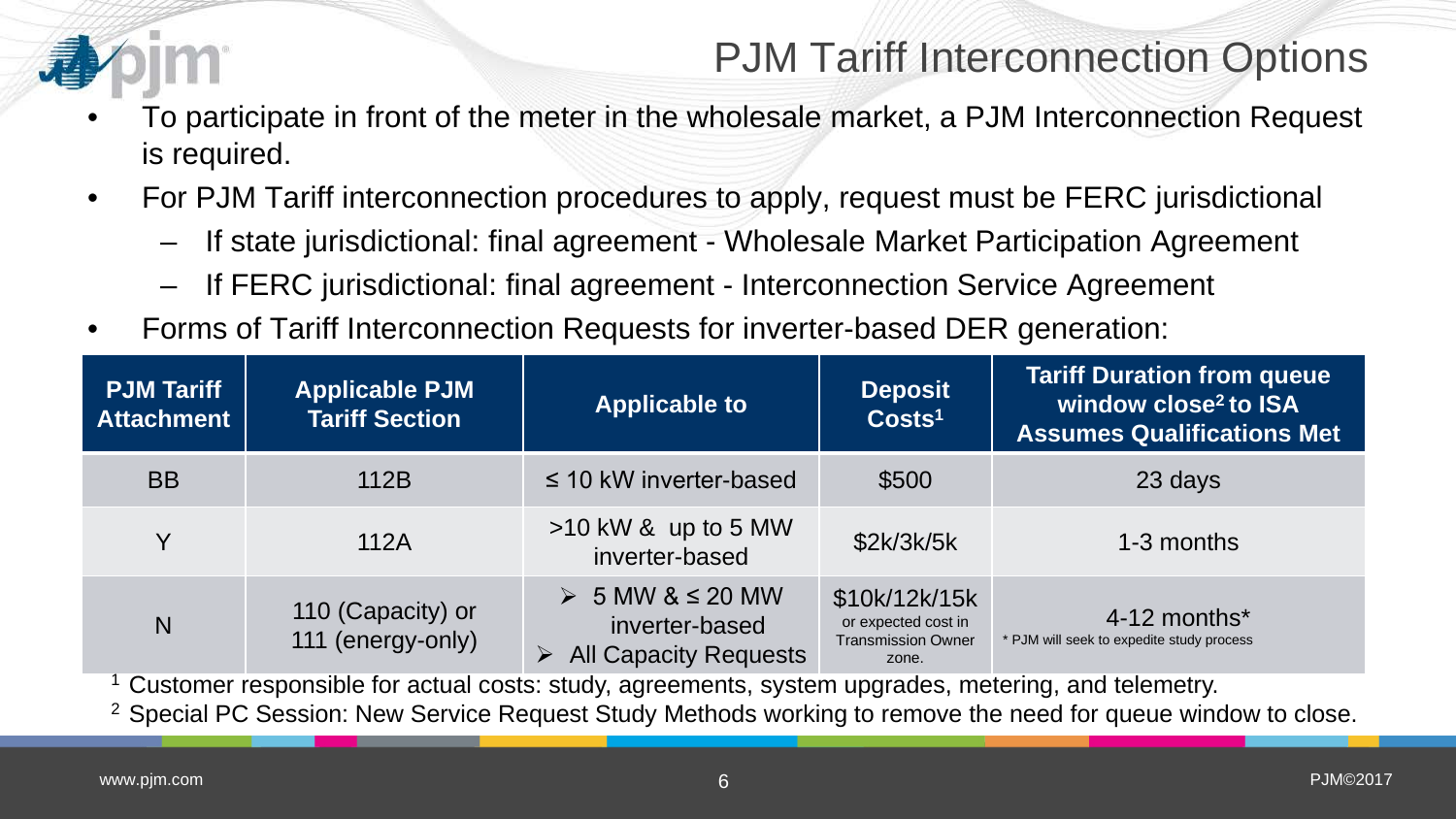|                    |                |                                                                                                                                                                                     | <b>Design Component 2</b>                                                                                                                                                                          |
|--------------------|----------------|-------------------------------------------------------------------------------------------------------------------------------------------------------------------------------------|----------------------------------------------------------------------------------------------------------------------------------------------------------------------------------------------------|
|                    |                | <b>Phase I Scope: DER providing ancillary</b><br>services and/or wholesale energy                                                                                                   | Α<br>(PJM Strawman)                                                                                                                                                                                |
|                    | $\overline{2}$ | Wholesale market measurement, accounting, and<br>associated metering points.                                                                                                        |                                                                                                                                                                                                    |
| òμο                | 2A.1           | PJM Ancillary Services: Method to measure wholesale<br>activity and performance<br>Note: PJM Ancillary Services are wholesale only, no need<br>to distinguish wholesale from retail | Option A: Either measure at POI, or option to directly meter DER (i.e. Sub-meter).<br>TBD rules to ensure performance is zeroed out if disconnected from grid due to a distribution system outage. |
| customer meter     | 2A.2           | PJM Energy Market: Method to measure wholesale<br>energy vs ordinary end-use retail energy (e.g. kWh /<br>MWh)                                                                      | Option A: Withdrawals are retail, injections are wholesale                                                                                                                                         |
| £<br><b>Behind</b> | 2A.3           | Method to measure self-supplied station power vs. retail-<br>purchased station power.                                                                                               | Option A: No remote or interremopral self-supply of station power unless specially arranged with EDC.                                                                                              |
|                    | 2A.4           | Method to separate and measure retail vs. wholesale<br>activity (CAPACITY) Parking Lot                                                                                              | <b>PARKING LOT</b>                                                                                                                                                                                 |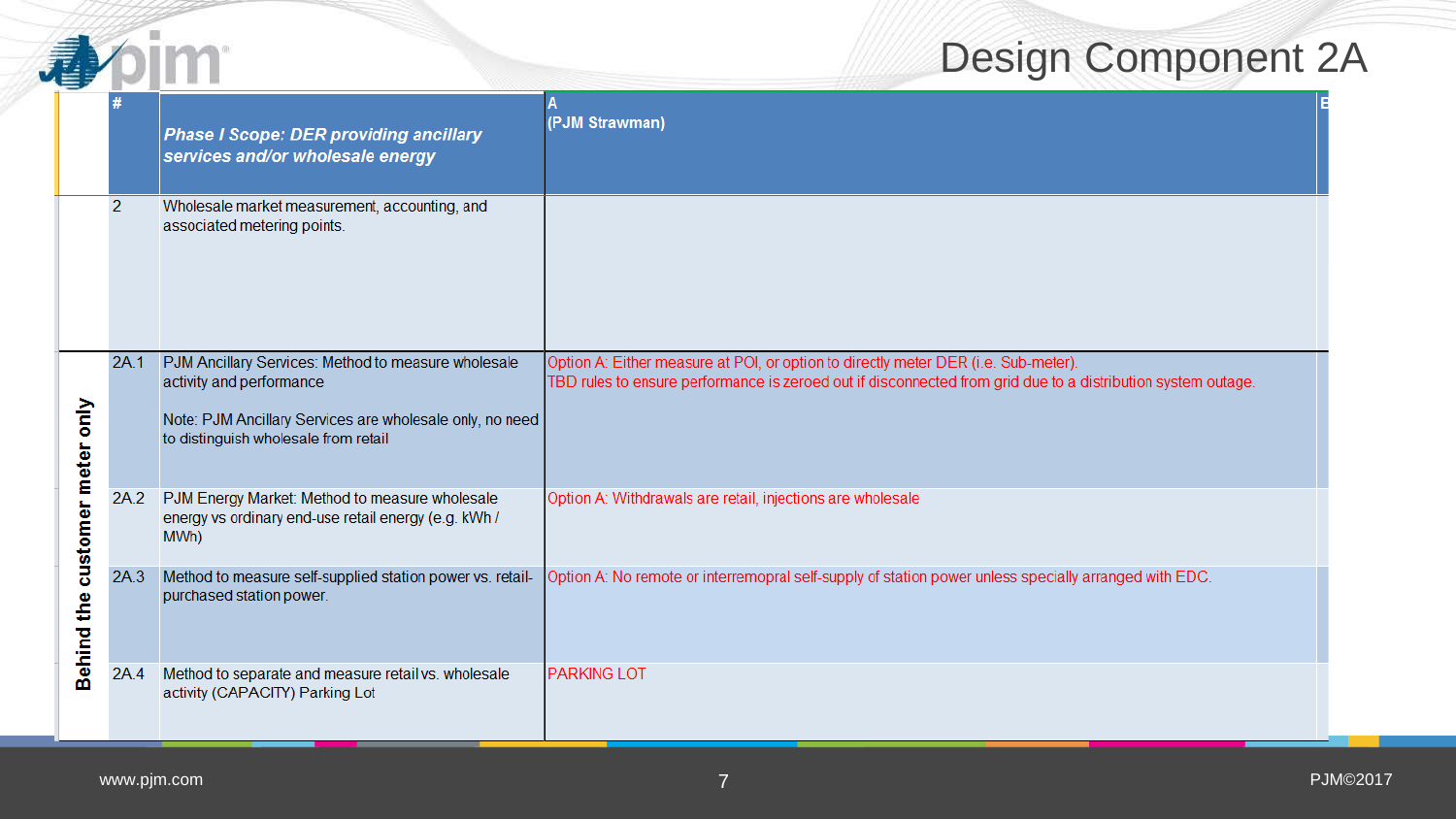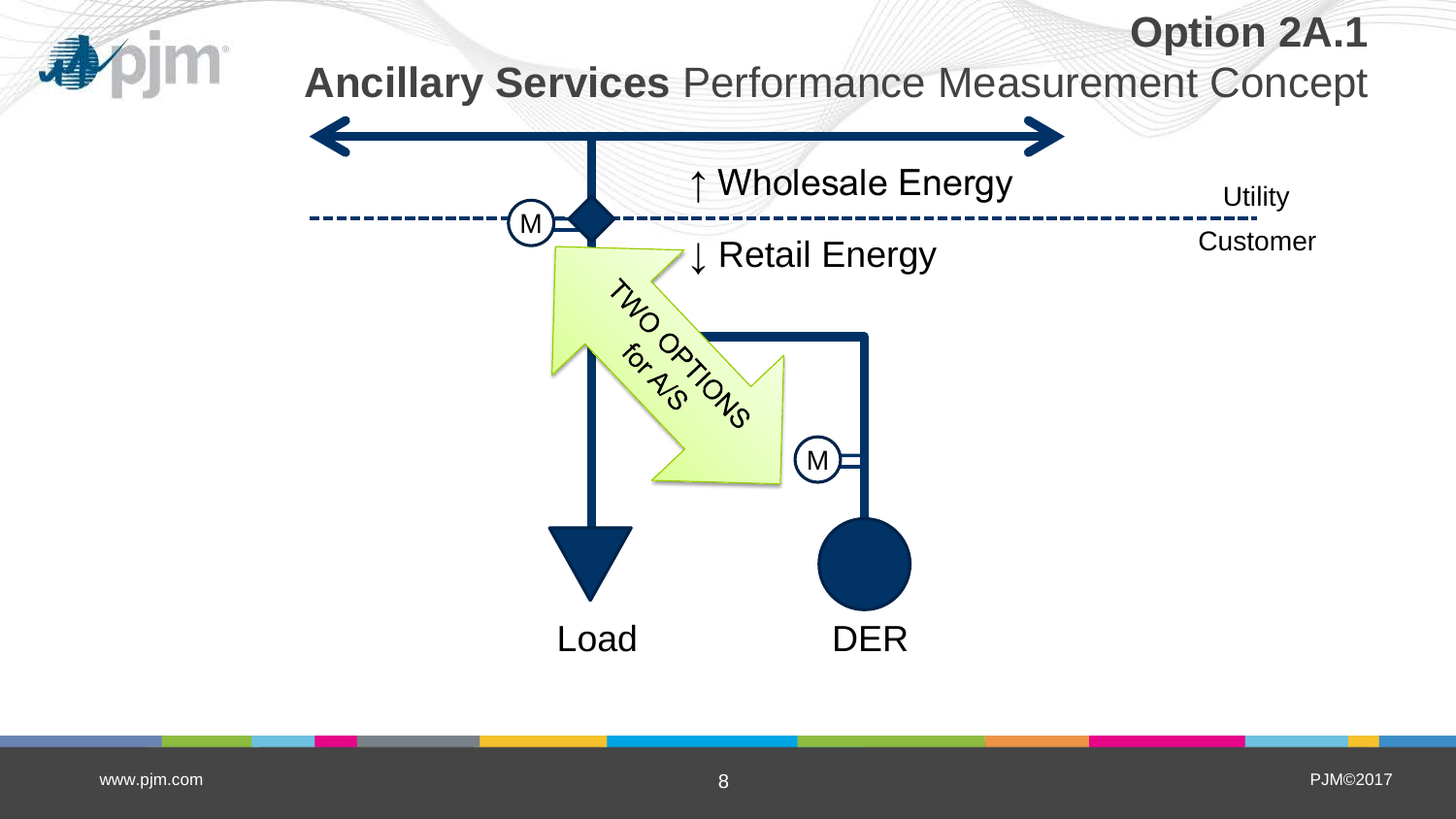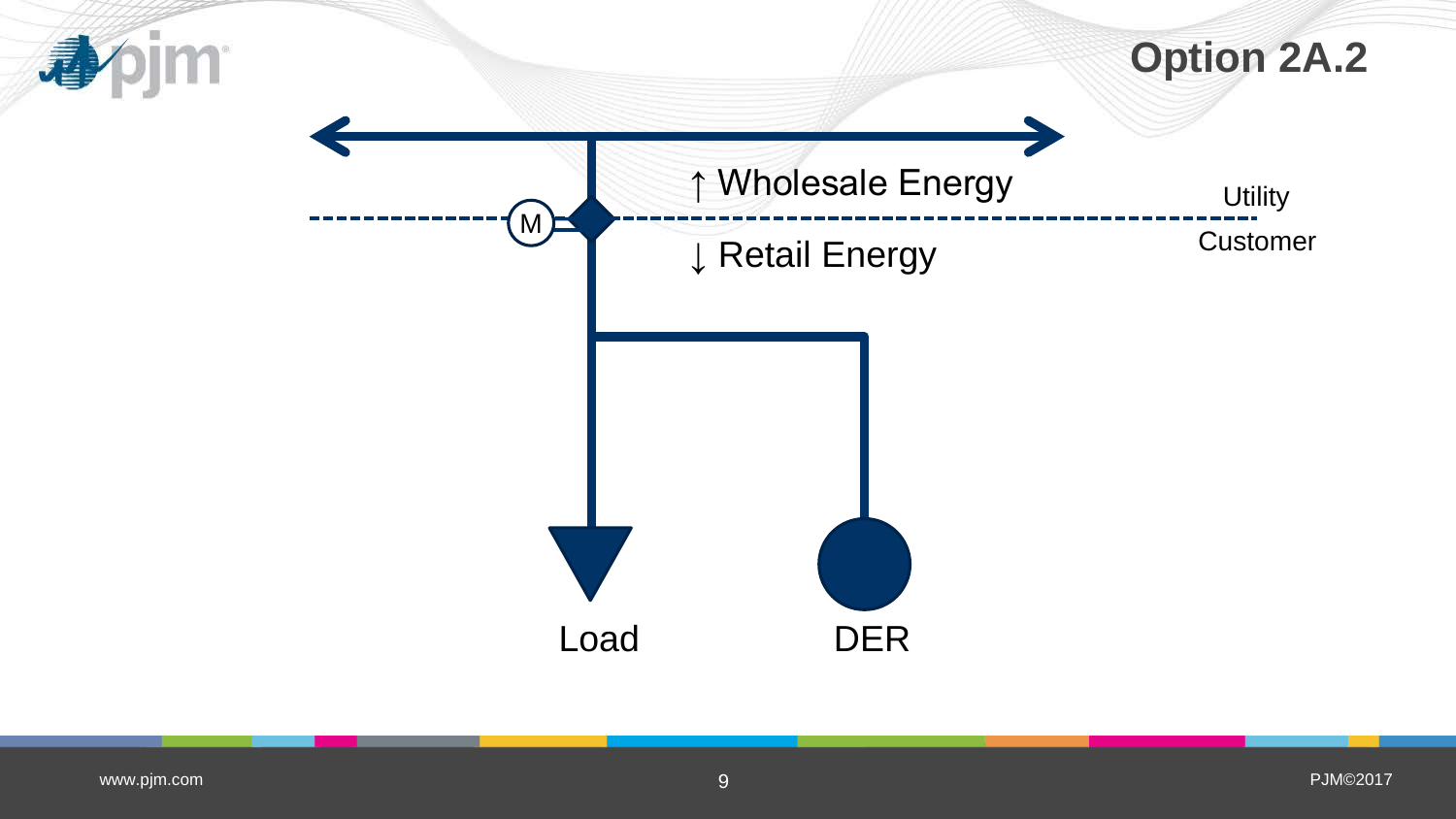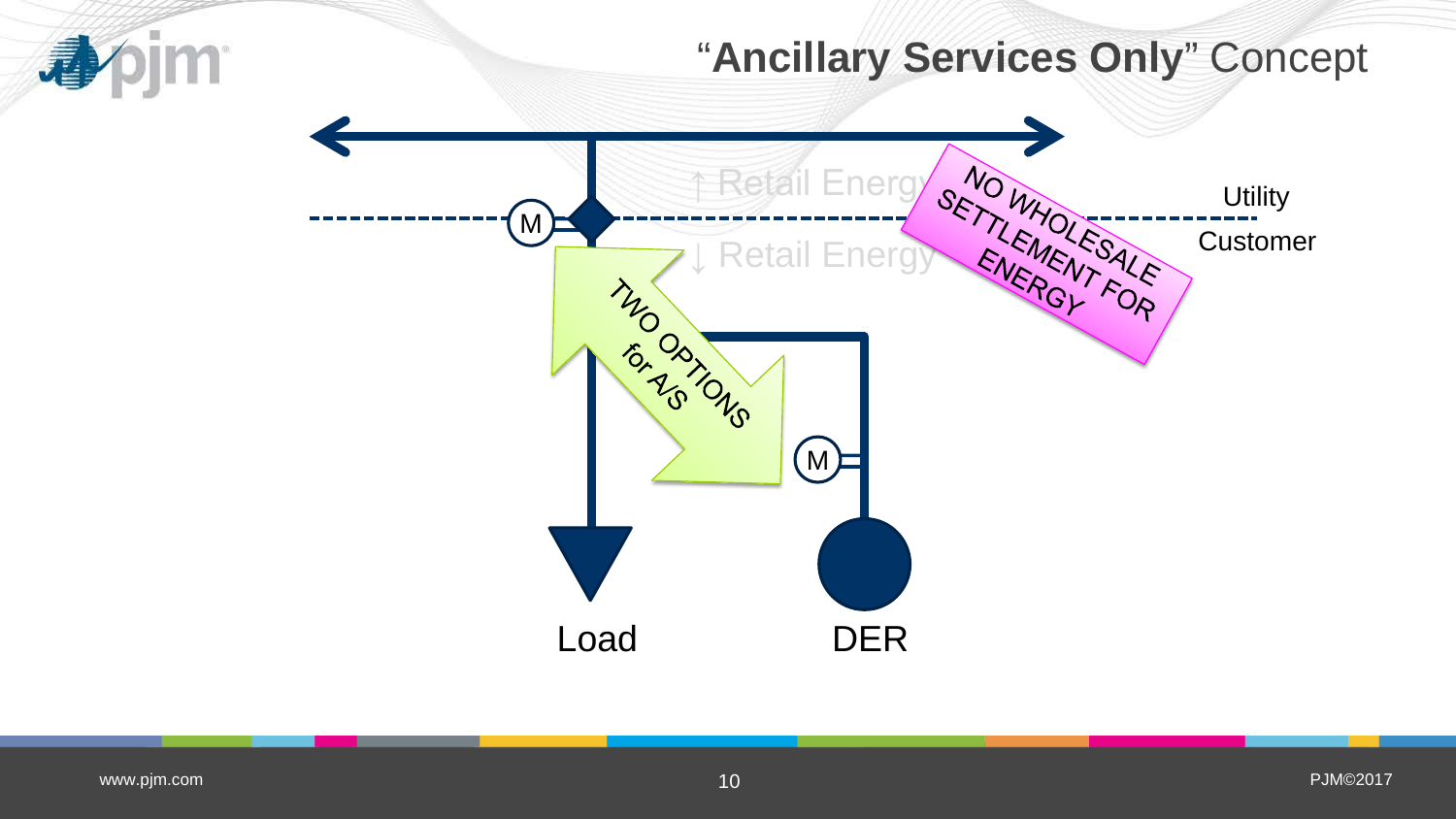

|                   |      | <b>Phase I Scope: DER providing ancillary</b><br>services and/or wholesale energy                                                                                                   | (PJM Strawman)                                                                                                                                                                                                                                                                                                                                                                                                                                                                                                                                                    |
|-------------------|------|-------------------------------------------------------------------------------------------------------------------------------------------------------------------------------------|-------------------------------------------------------------------------------------------------------------------------------------------------------------------------------------------------------------------------------------------------------------------------------------------------------------------------------------------------------------------------------------------------------------------------------------------------------------------------------------------------------------------------------------------------------------------|
|                   | 2B.1 | PJM Ancillary Services: Method to measure wholesale<br>activity and performance<br>Note: PJM Ancillary Services are wholesale only, no need<br>to distinguish wholesale from retail | Option A: Either measure at POI, or option to directly meter DER (i.e. Sub-meter).<br>TBD rules to ensure performance is zeroed out if disconnected from grid.                                                                                                                                                                                                                                                                                                                                                                                                    |
| of meter<br>Front | 2B.2 | Method to measure retail vs. wholesale energy for<br>primarily front of the meter resources that occasionally<br>serve load                                                         | Option B: All energy is either wholesale or station power. Non-fleet Station Power: fleet netting is not allowed for Front<br>of Meter DER with a pigtail that can directly serve adjacent load. If it meets the PJM definition of Station Power (e.g.,<br>power used for plant equipment), monthly net consumption at DER POI is a retail purchase of station power. Front of<br>meter DER with a pigtail may not directly serve adjacent load using power withdrawn from the grid. DER may only<br>directly serve load if consistent with state rules and laws. |
|                   | 2B.3 | Method to separate and measure retail vs. wholesale<br>activity (CAPACITY) Parking Lot                                                                                              | <b>PARKING LOT</b>                                                                                                                                                                                                                                                                                                                                                                                                                                                                                                                                                |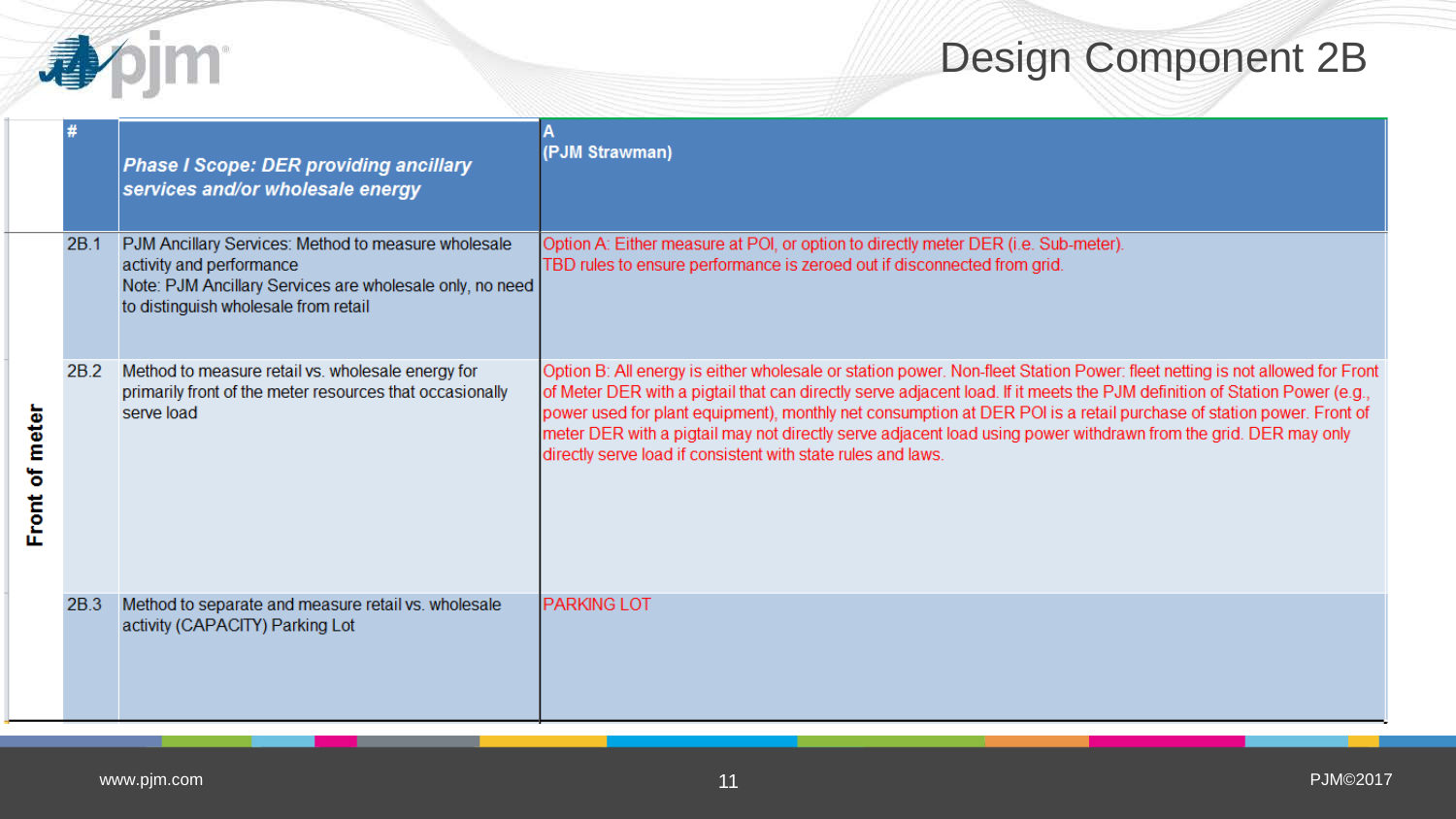

- Energy market proposal: follow status quo for customer-sited wholesale generators wired-with-load on "sell excess" basis:
	- Energy injected to the distribution grid at the Point Of Interconnection (POI) is paid by PJM at wholesale LMP.
	- Energy withdrawn from the distribution grid at POI is settled by EDC at retail.
- To be eligible for wholesale energy settlement, customers must have unidirectional retail metering that records only withdrawals (see slide 13).
- Customers with retail meters that record injections, and customers that have retail compensation for injected energy, will **not** be settled at wholesale for injected energy.

*Ancillary Services + Energy + Aggregation = first draft of a standalone package. Consider this package a starting point for discussion.*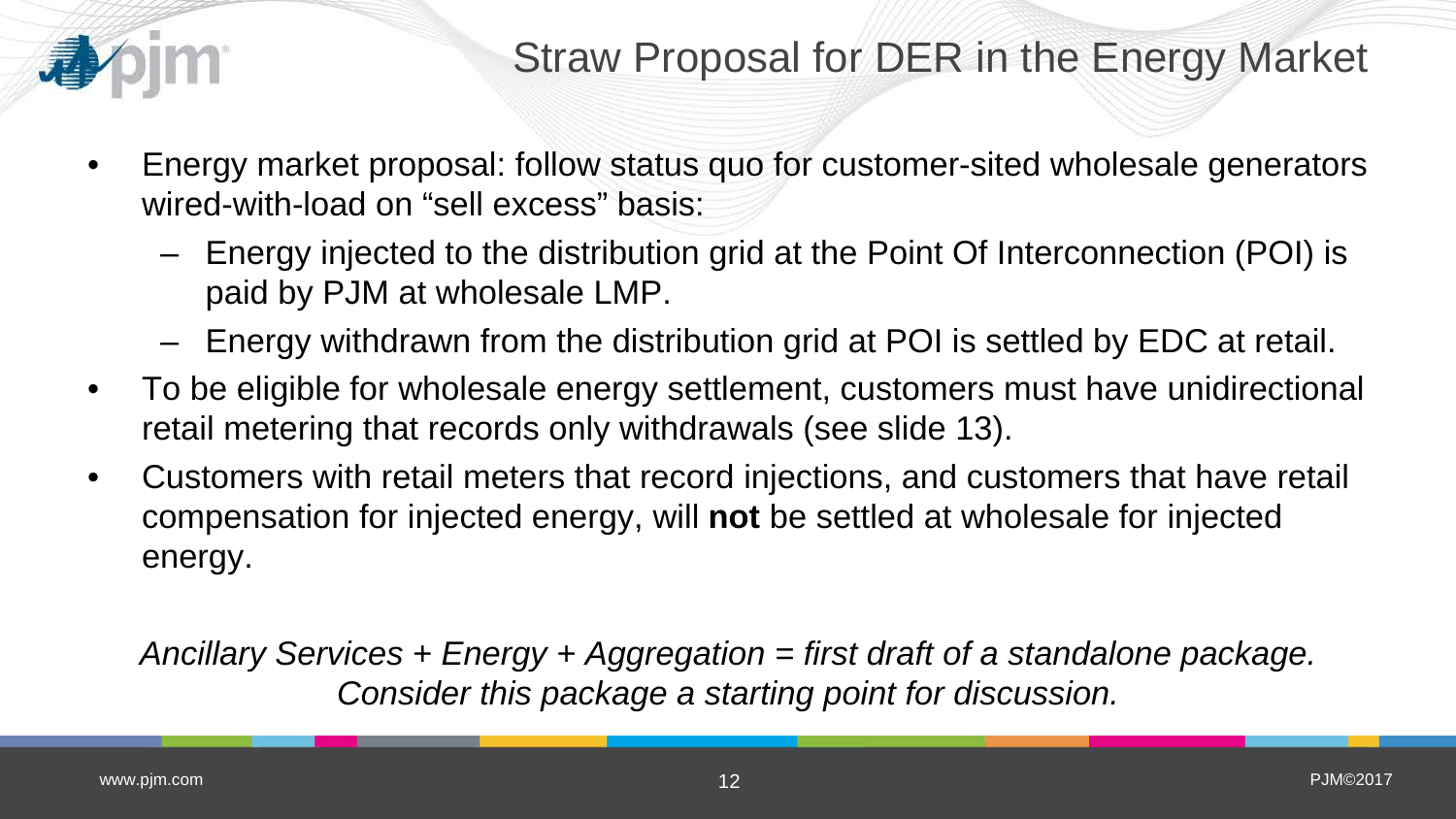

#### Unidirectional metering depiction

#### **Red area = Unidirectional measure of injected energy**

**Black area = Unidirectional measure of withdrawn energy**

[www.pjm.com](http://www.pjm.com/)

Time  $\rightarrow$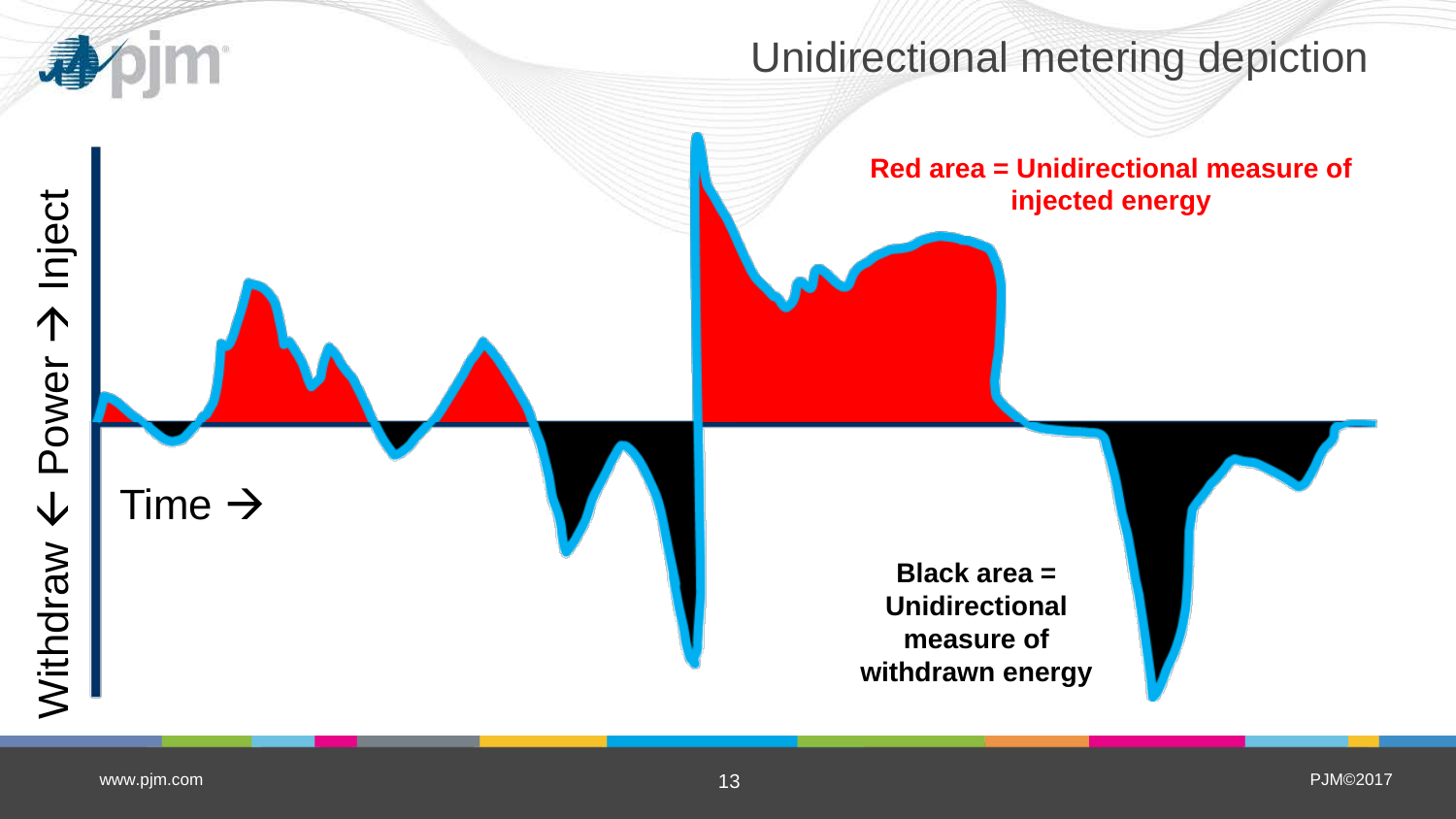|     | <b>Phase I Scope: DER providing ancillary</b><br>services and/or wholesale energy                       | (PJM Strawman)                                                                                                                      | B |
|-----|---------------------------------------------------------------------------------------------------------|-------------------------------------------------------------------------------------------------------------------------------------|---|
| 3.1 | Size-related rules for aggregation to meet minimum<br>market size threshold of 100 kW (many to one)     | Same as Status Quo Demand Response: No minimum DER size. Max of one 100+ kW DER per aggregate.<br>Minimum aggregate size of 100 kW. |   |
| 3.2 | Size-related rules for aggregation related to maximum<br>market size limit                              | Option D: 1 MW                                                                                                                      |   |
| 3.3 | Location-related rules for aggregation to meet minimum<br>market size threshold of 100 kW (many to one) | Option F: has to be within same EDC                                                                                                 |   |
| 3.4 | Ancillary Services: rules for aggregation for PJM market<br>Performance Compliance purposes             | Same as Status Quo Generation                                                                                                       |   |

**小门**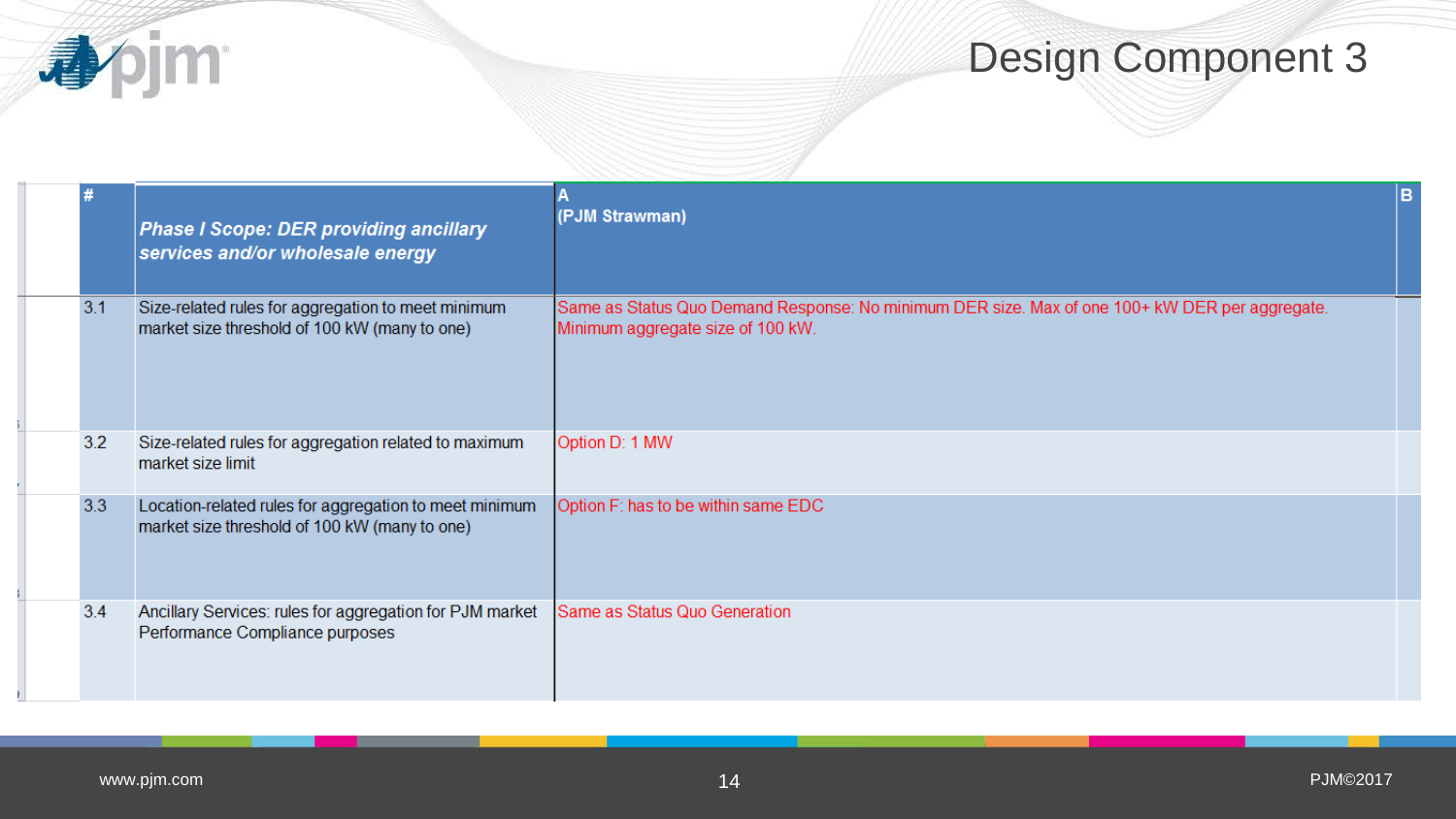

### Statement of Aggregation Principles

- EDC has primary responsibility for maintaining safe and reliable distribution.
- This aggregation proposal is designed to recognize the central role the EDC plays in DER activity:
	- The EDC is central to the interconnection process for each DER under applicable regulatory oversight.
	- The EDC plays an important role at each step of the aggregation process.
	- The importance of operational coordination with the EDC.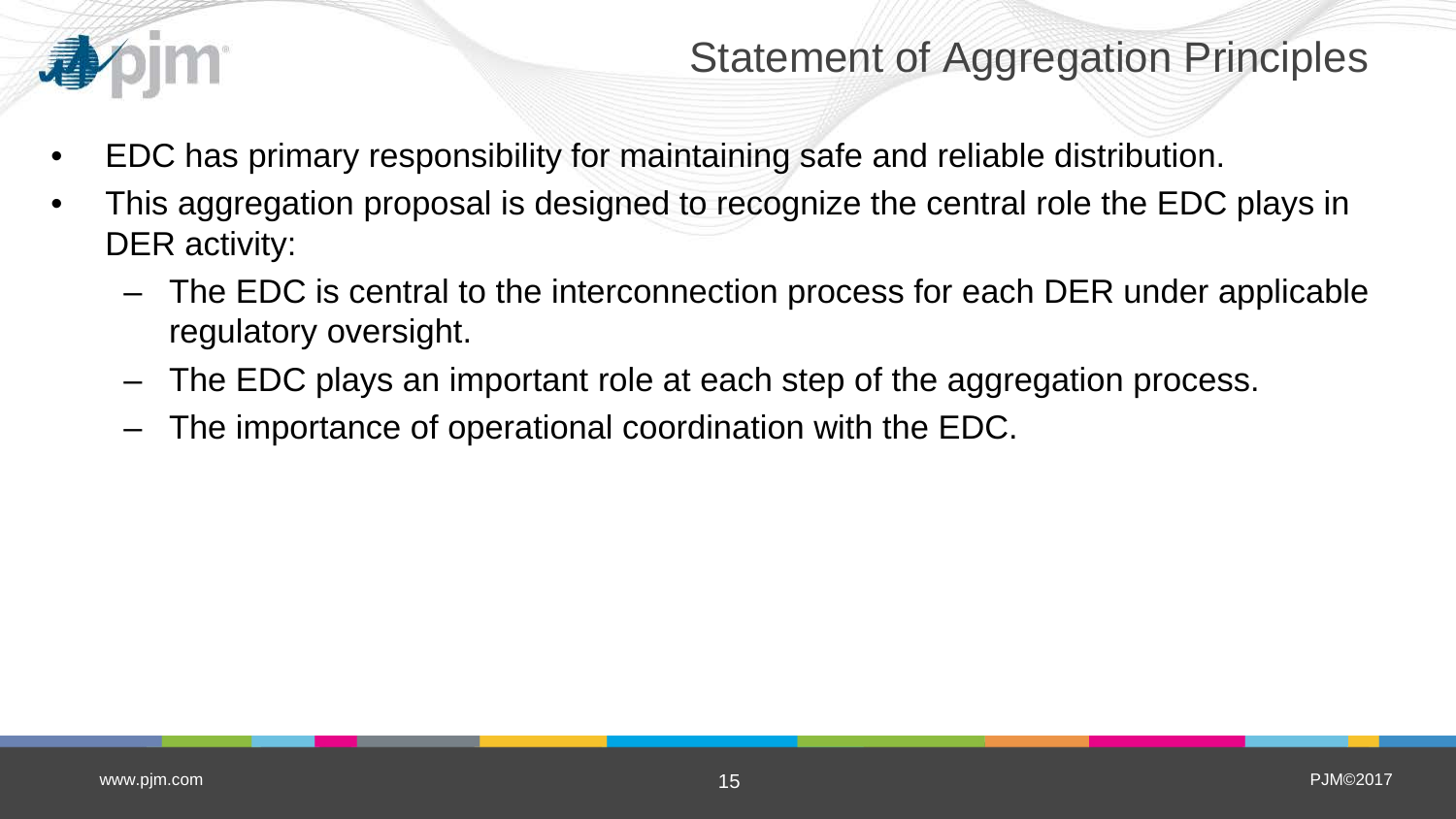

### DER Aggregation Proposal: Summary

*Note: aggregation here does not mean "DER market participation". It means "bringing together multiple separate units into one resource".* 

- 1. Purpose of aggregation: **allow small DER to meet 100 kW min size threshold\***.
- 2. Multiple DER units may aggregate in order to reach 100 kW minimum size.
- 3. DER aggregates on same or adjacent feeders must be approved by EDC.
- 4. DER cannot aggregate beyond a single EDC.
- 5. Aggregates implemented as aggregate-nodal (like composite combined cycle units today), not zonal.
- 6. Maximum aggregate size limit of 1 MW.
	- No more than a single "anchor" DER > 100 kW per aggregate.
- 7. Key discussion point: rules for cost-based offers and offer parameters.
	- Should all DER in aggregate share the same injected energy settlement track (wholesale vs. retail)?

*\*PJM position: aggregation for managing risk in complying w/ performance requirements should be identical for DER & Generators.*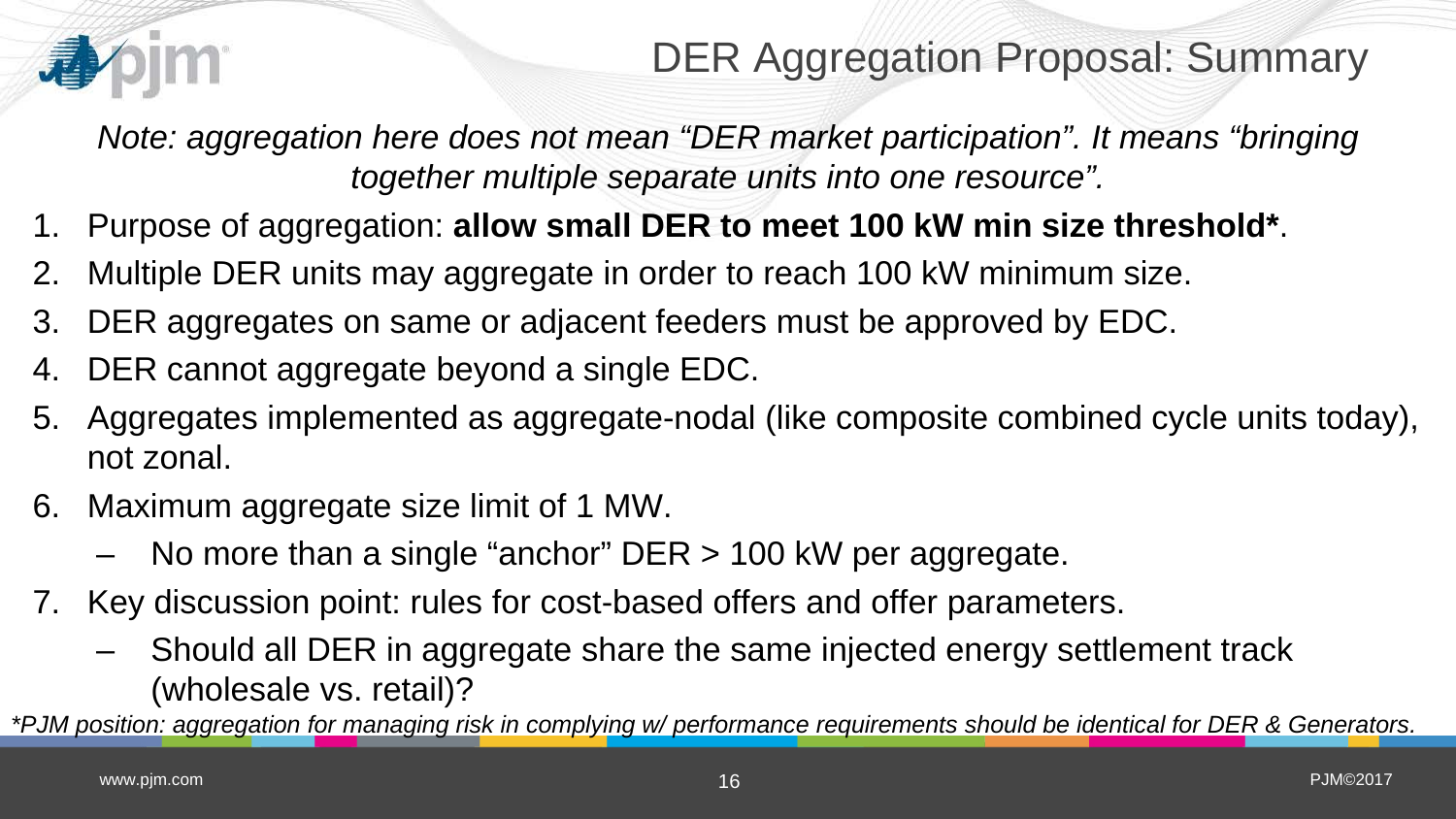

DER Hub

- Managing initial DER set up and updates.
- "**DER Unit**" vs "**DER Market Resource**".
- **DER Unit** details:
	- Physical: address, owner, etc.
	- Retail: account number, compatibility with wholesale energy settlement.
	- Interconnection approval and reference.
- **DER Market Resource** details:
	- List of one or more associated DER Units (aggregated or individual).
	- Wholesale market-related details.
- Initial set-up is subject to approval process.
- Parameters can be updated in DER Hub subject to (possibly different) approval process.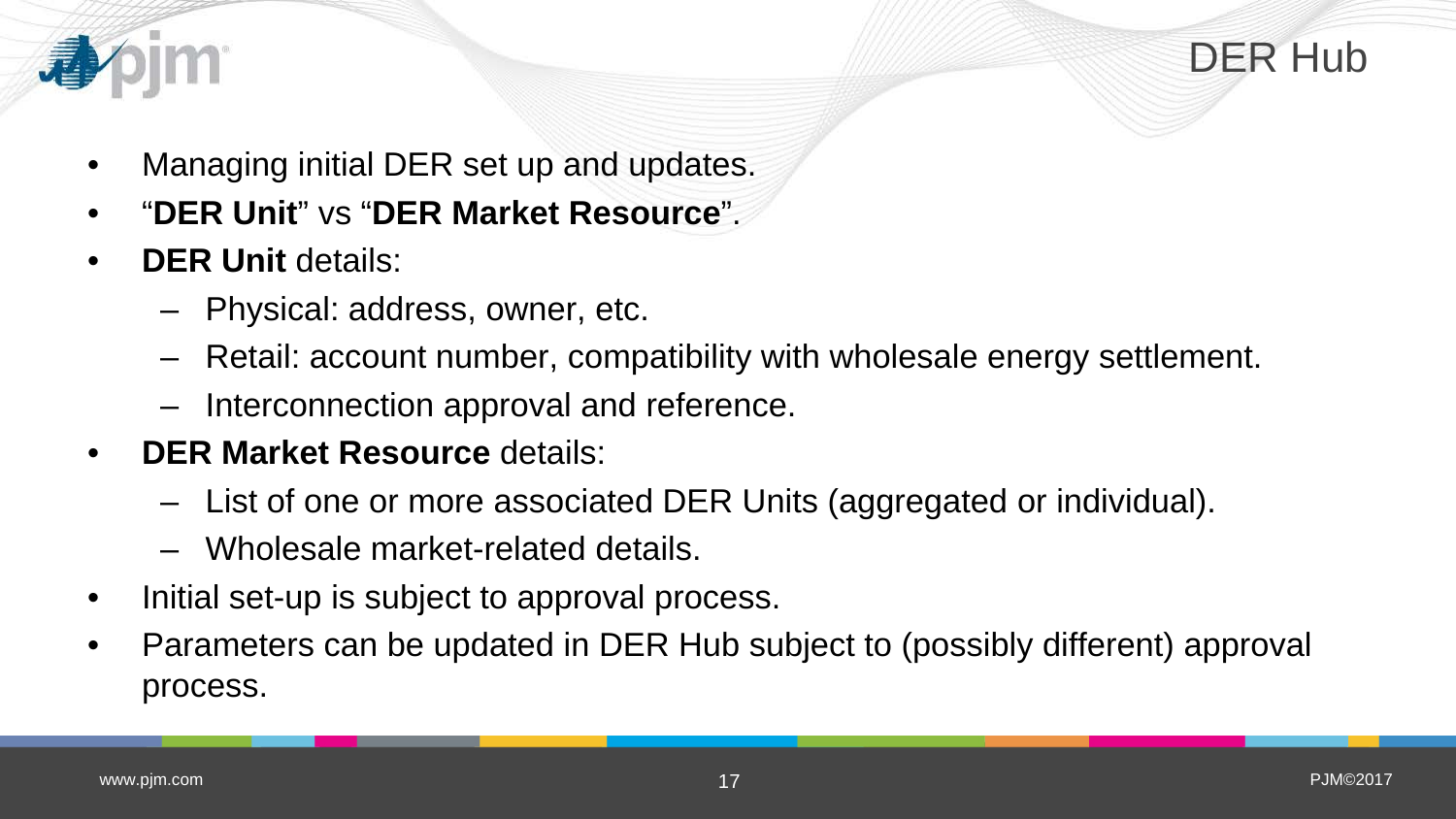

|     | Phase I Scope: DER providing ancillary<br>services and/or wholesale energy                                                                                                                                                 | (PJM Strawman)                                                                                                                                                                                                                                                                   |                                                                                                                                                                                                                                                                                                                                                                                                     |                                                                                                                                                                                                                                                                                                                                                                                                                                                                                     |
|-----|----------------------------------------------------------------------------------------------------------------------------------------------------------------------------------------------------------------------------|----------------------------------------------------------------------------------------------------------------------------------------------------------------------------------------------------------------------------------------------------------------------------------|-----------------------------------------------------------------------------------------------------------------------------------------------------------------------------------------------------------------------------------------------------------------------------------------------------------------------------------------------------------------------------------------------------|-------------------------------------------------------------------------------------------------------------------------------------------------------------------------------------------------------------------------------------------------------------------------------------------------------------------------------------------------------------------------------------------------------------------------------------------------------------------------------------|
|     | Approval processes                                                                                                                                                                                                         |                                                                                                                                                                                                                                                                                  |                                                                                                                                                                                                                                                                                                                                                                                                     |                                                                                                                                                                                                                                                                                                                                                                                                                                                                                     |
|     | DER unit approval process                                                                                                                                                                                                  | For new DER units: EDC confirms basic site details are correct when DER can<br>serve a retail customer account (either directly or through pigtail(s) or both) for<br>each retail customer served. 10 business days to confirm.                                                  | For changes to existing DER units: EDC confirms<br>basic site details are correct when DER can serve a<br>retail customer account (either directly or through<br>pigtail or both) for each retail customer served. 10<br>business days to confirm. DER unit details can only<br>be changed with EDC approval. DER unit must<br>continue to meet market obligations even if changes<br>are declined. | For new DER units that intend to sell PJM<br>Regulation, or existing DER units that intend to start<br>selling PJM Regulation for the first time, EDC<br>reliability approval is required. EDC has 30 days to<br>provide reliability approval or decline. New DER units<br>that announce their intent to sell Regulation in their<br>interconnection application, and are approved for<br>interconnection, are deemed to have EDC reliability<br>approval for providing Regulation. |
|     | Aggregation approval process                                                                                                                                                                                               | For new DER aggregations: EDC approves aggregations when multiple DER units For changes to existing DER aggregations: EDC<br>are on the same or adjacent feeder.                                                                                                                 | approves aggregations when multiple DER units are<br>on the same or adjacent feeder. DER aggregation<br>must continue to meet market obligations even if<br>changes are declined.                                                                                                                                                                                                                   |                                                                                                                                                                                                                                                                                                                                                                                                                                                                                     |
| 4.3 | Who ensures each site is properly implemented for<br>metering configuration and meter data arithmetic?<br>Which jurisdiction oversees appropriate metering<br>configuration, implementation, and meter data<br>arithmetic? | Option B: For Energy and Capacity Interconnecting TO (or EDC) ensures each<br>site is properly implemented under jurisdictional oversight as per the<br>interconnection agreement.<br>PJM ensures each site is properly implemented and has oversight over Ancillary<br>Services |                                                                                                                                                                                                                                                                                                                                                                                                     |                                                                                                                                                                                                                                                                                                                                                                                                                                                                                     |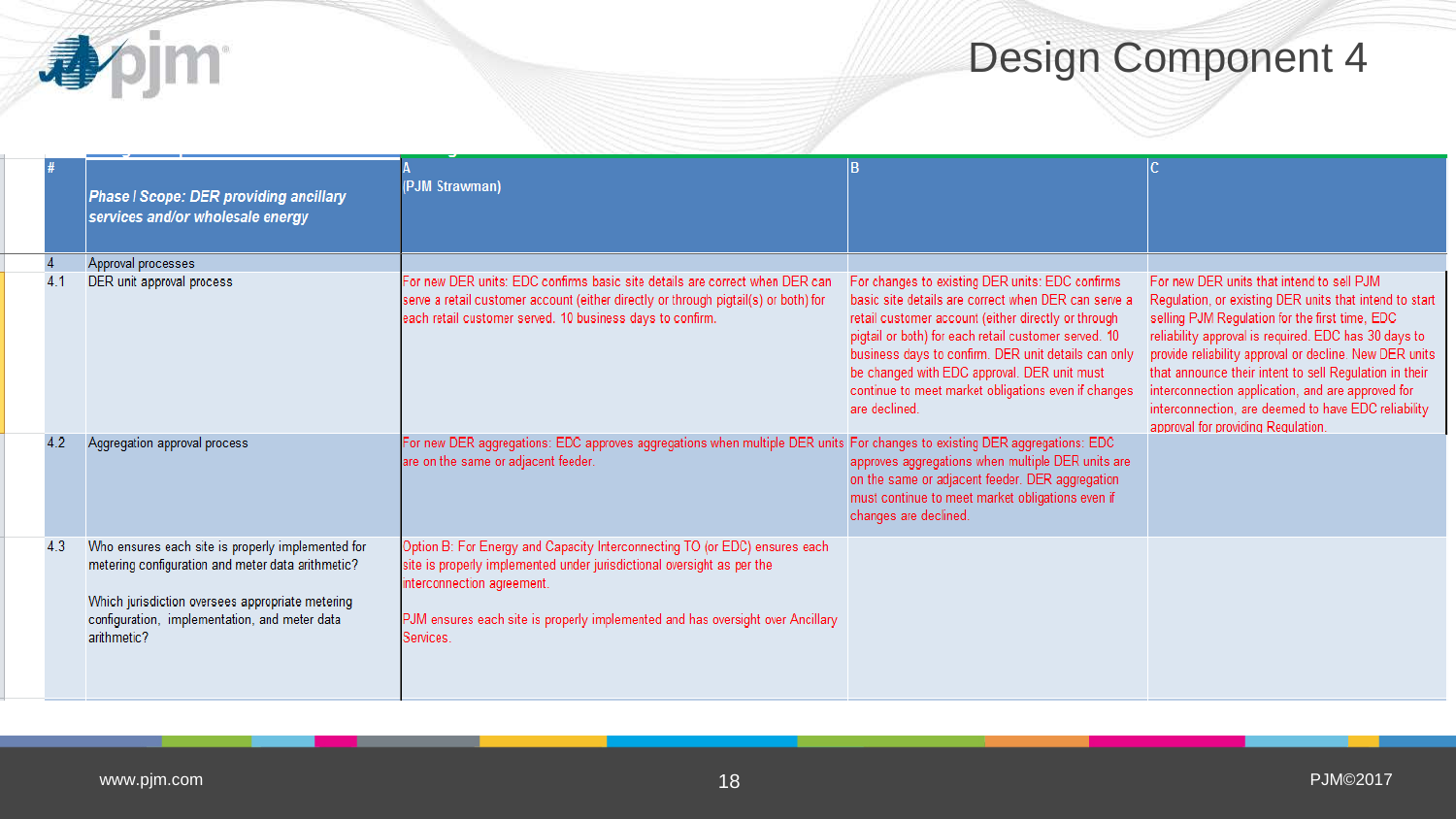

### EDC Approvals for DER Units and DER Market Resource

- DER Unit:
	- EDC interconnection approval required, either via WMPA (under state jurisdiction) or ISA (under FERC jurisdiction). Note PJM queue study of transmission impacts also required for either case.
	- EDC to confirm correct retail account number and other basic details.
	- For wholesale energy settlements coordination: EDC to confirm whether retail load metering is unidirectional—only measures consumption (or not).
- DER Market Resource:
	- If resource is aggregated, and if any DER units in the aggregate are on the same or adjacent feeders: EDC to confirm no reliability impacts from coordinated activity of DER units.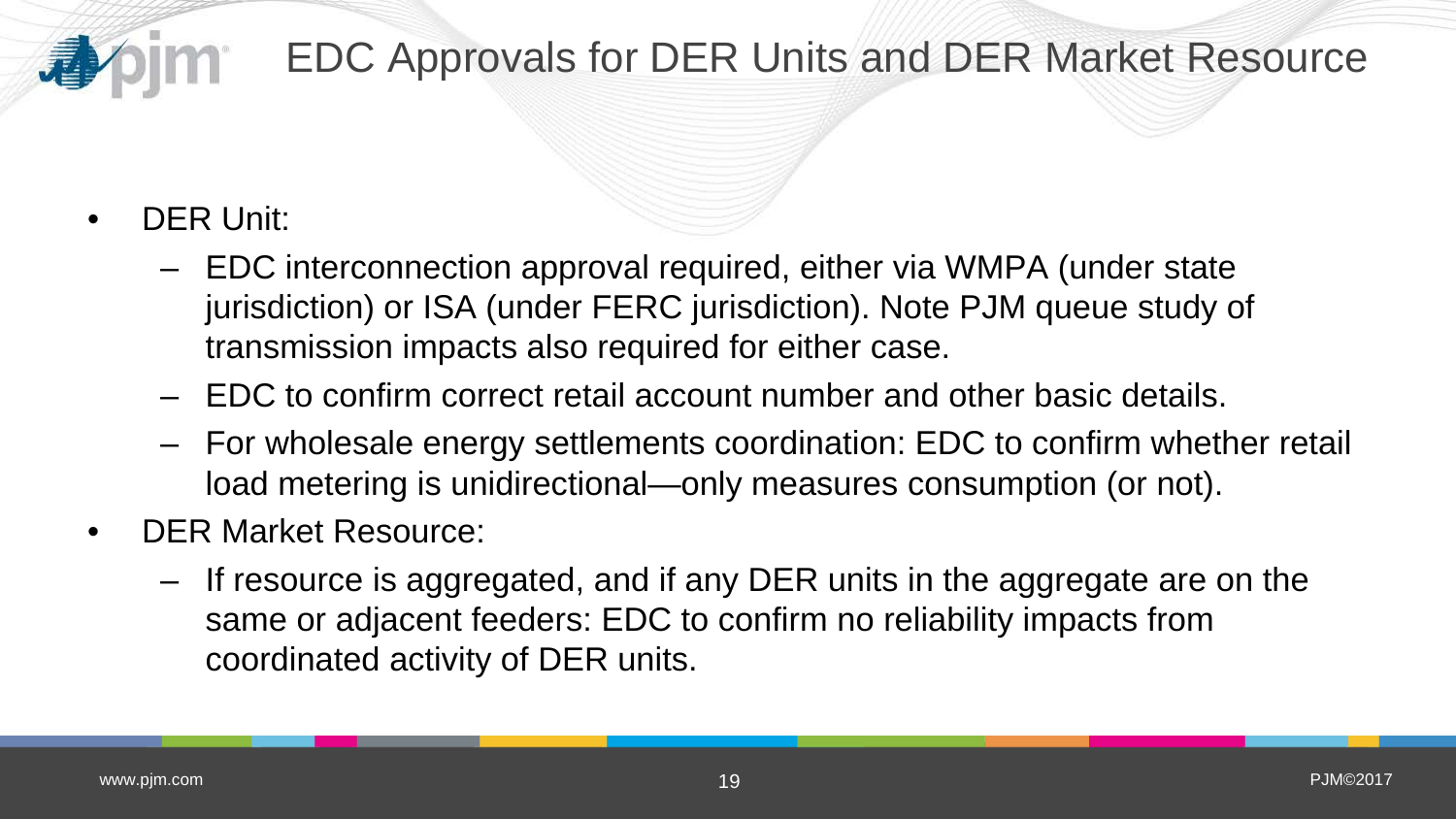

## Design Components 5-10

|  | Phase I Scope: DER providing ancillary<br>services and/or wholesale energy         | (PJM Strawman)                                                                                                                                                                                                                                                                              |                                                                                                                                                                                                                                                                                                                                    |                                                                                                                                                                                                                                                            |
|--|------------------------------------------------------------------------------------|---------------------------------------------------------------------------------------------------------------------------------------------------------------------------------------------------------------------------------------------------------------------------------------------|------------------------------------------------------------------------------------------------------------------------------------------------------------------------------------------------------------------------------------------------------------------------------------------------------------------------------------|------------------------------------------------------------------------------------------------------------------------------------------------------------------------------------------------------------------------------------------------------------|
|  | Delegation of market relationship: unit owner<> PJM<br>(presence of intermediary)  | Status quo Generation                                                                                                                                                                                                                                                                       |                                                                                                                                                                                                                                                                                                                                    |                                                                                                                                                                                                                                                            |
|  | Hardware requirements for meter and related hardware<br>(for market participation) | For DER aggregates: telemetry, if required, is a single stream for the entire<br>aggregate representing the sum of the associated values. Market Seller is<br>responsible for maintaining 2 years of per-unit telemetry data of at least a 10-<br>second sample rate for auditing purposes. | To be eligible for wholesale energy settlement, Behind For Behind The Customer Meter DER with retail<br>the Customer Meter DER must have unidirectional<br>wholesale metering that records only the sum of<br>power injections, and must have unidirectional retail<br>metering that records only the sum of power<br>withdrawals. | settlements for energy injections that do not<br>participate in the capacity market, PJM requirements<br>for metering related to energy and Capacity are<br>waived. Only PJM requirements for ancillary services<br>metering and telemetry are applicable. |
|  | Framework (participation model)                                                    | Option A: DER (If not otherwise specified, use Generation rules, e.g. for<br>telemetry)                                                                                                                                                                                                     |                                                                                                                                                                                                                                                                                                                                    |                                                                                                                                                                                                                                                            |
|  | Wholesale DER observability requirements when<br>performing non-wholesale activity | <b>TBD</b>                                                                                                                                                                                                                                                                                  |                                                                                                                                                                                                                                                                                                                                    |                                                                                                                                                                                                                                                            |
|  | Solution Implementation Details                                                    | <b>TBD</b>                                                                                                                                                                                                                                                                                  |                                                                                                                                                                                                                                                                                                                                    |                                                                                                                                                                                                                                                            |
|  | RERRA (Relevant Electric Retail Regulatory Authority)<br>coordination              | <b>TBD</b>                                                                                                                                                                                                                                                                                  |                                                                                                                                                                                                                                                                                                                                    |                                                                                                                                                                                                                                                            |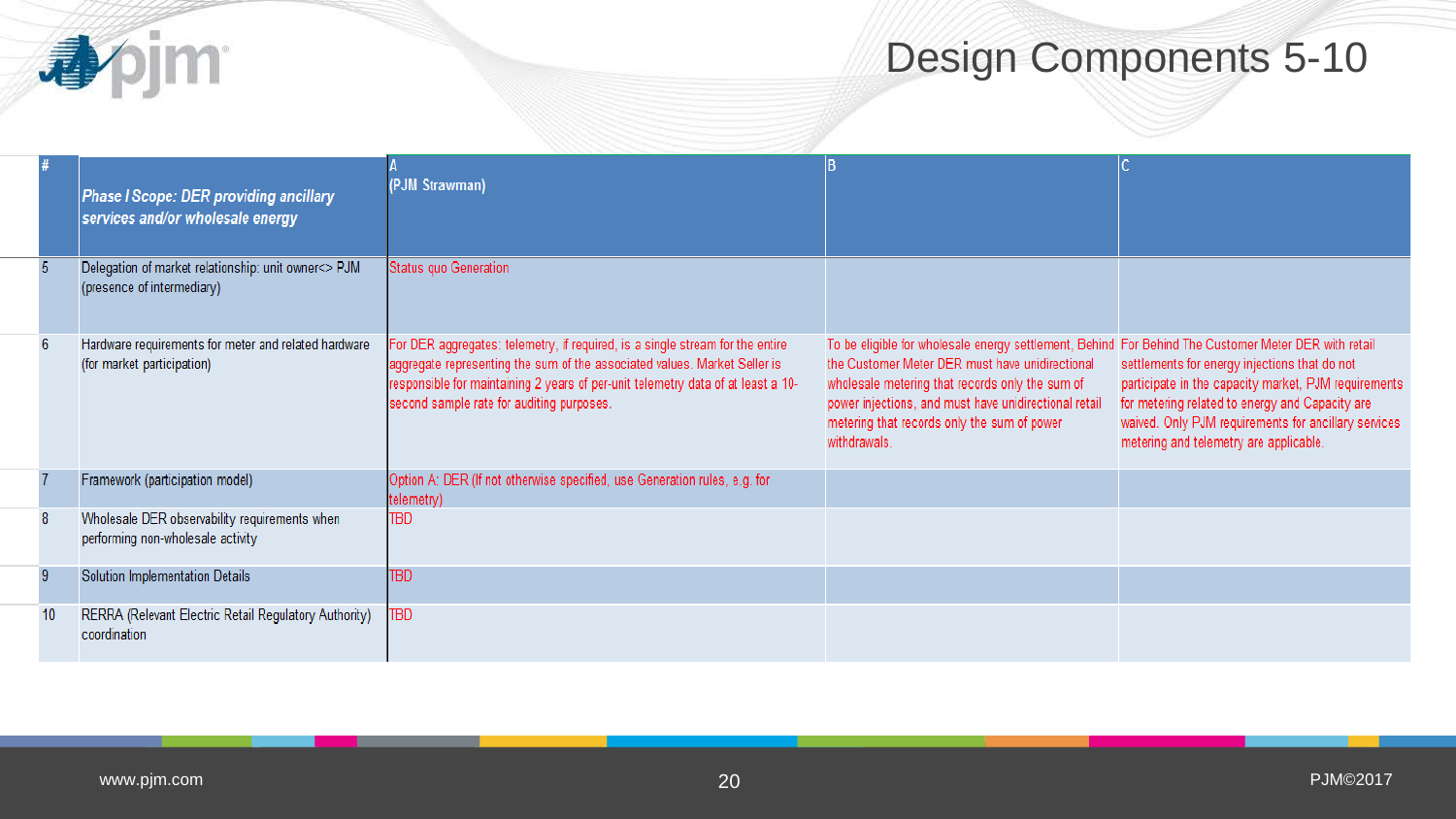

|  | Phase I Scope: DER providing ancillary<br>services and/or wholesale energy | (PJM Strawman)                                           |                                                                                                                                                                             |                  |
|--|----------------------------------------------------------------------------|----------------------------------------------------------|-----------------------------------------------------------------------------------------------------------------------------------------------------------------------------|------------------|
|  | <b>EDC</b> Coordination                                                    | DER day-ahead schedules are shared with EDC upon request | DER telemetry, if it is required by PJM, is shared with List and basic details for DER in EDC territory is<br>EDC upon request (if EDC does not already have<br>telemetry). | available to EDC |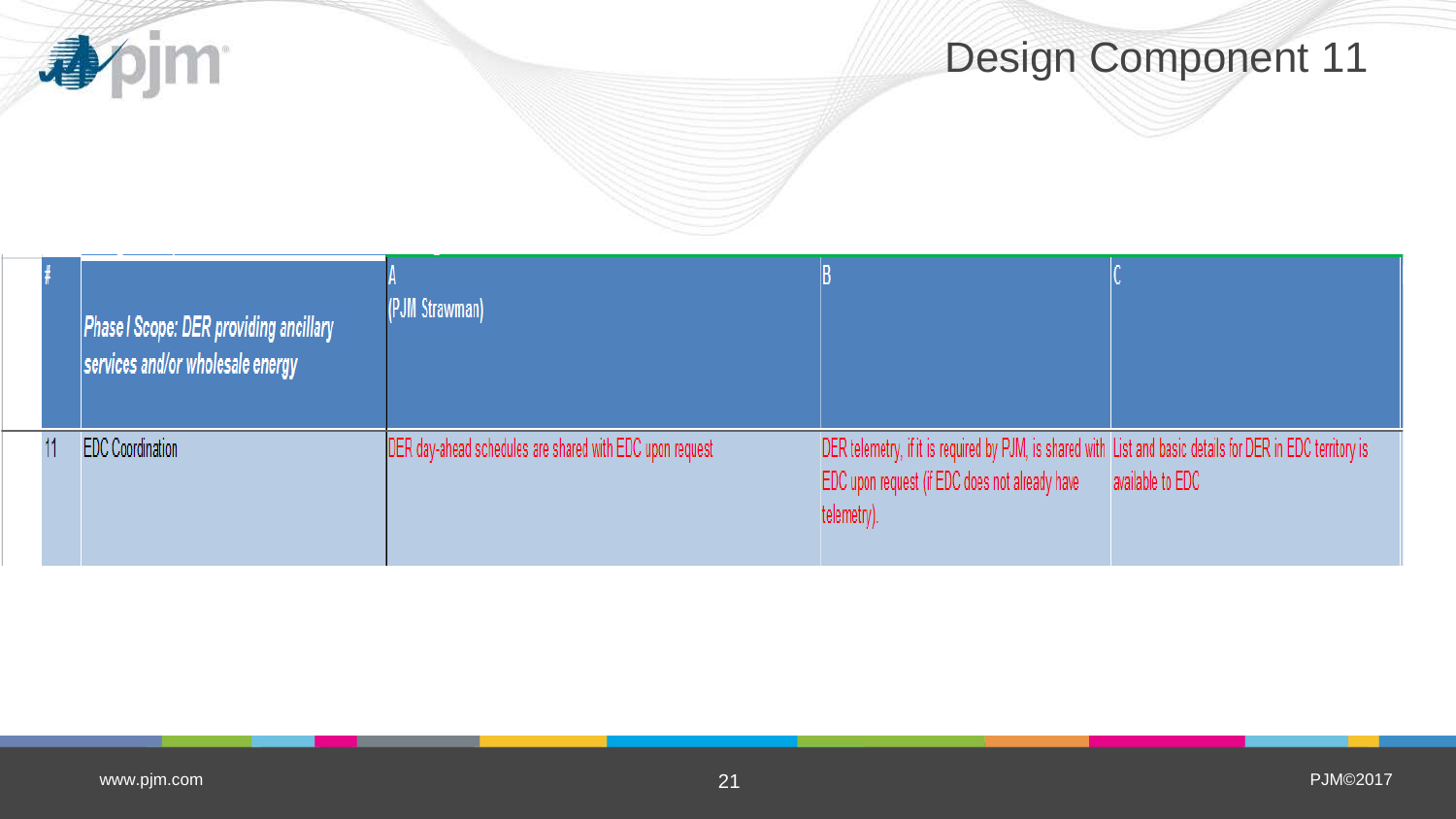**小门** 

## Design Component 12

|    | Phase I Scope: DER providing ancillary<br>services and/or wholesale energy | (PJM Strawman)                                                                                    |                                                                                                                                                                                                                                                   |                                                                                                                                                                                                                                                                                                                                                                                                                                                                                                                                                                   |
|----|----------------------------------------------------------------------------|---------------------------------------------------------------------------------------------------|---------------------------------------------------------------------------------------------------------------------------------------------------------------------------------------------------------------------------------------------------|-------------------------------------------------------------------------------------------------------------------------------------------------------------------------------------------------------------------------------------------------------------------------------------------------------------------------------------------------------------------------------------------------------------------------------------------------------------------------------------------------------------------------------------------------------------------|
| 12 | Miscellaneous Market Rules                                                 | For settlements of injected energy, DER in aggregate must all use retail or all<br>use wholesale. | For Aggregations: ex ante MW weighting across<br>nodes for the energy offers is adjustable with offer. Ex more customers, either BTCM or via pigtail(s) or both,<br>post, settlements are based on actual PowerMeter<br>submissions per DER unit. | For Wholesale DER that directly serve load at one or<br>the load reduction at each respective customer must<br>be measured at hourly intervals to 1% accuracy and<br>provided to PJM post-facto. For Wholesale DER <=<br>10kW, the load reduction may be estimated rather<br>than directly measured. PJM will add back the load<br>reduction for the purposes of planning. PJM will also<br>make the load reduction available to EDCs for<br>potential add back in allocation Network Service Peak<br>Load charges (aka, 1CP) and Capacity charges (aka,<br>5CP). |